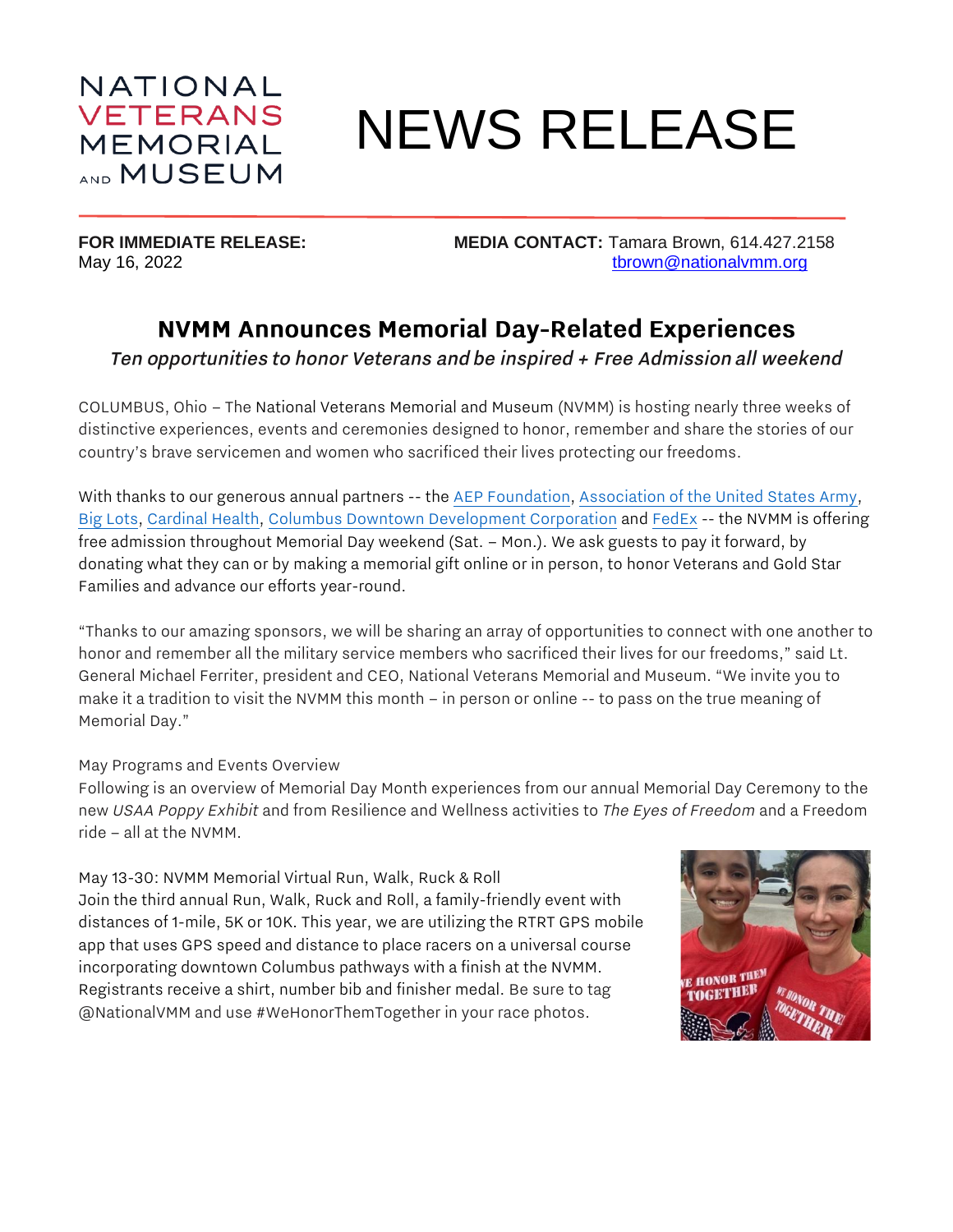#### May 18-30: *The Eyes of Freedom* exhibition

Experience *The Eyes of Freedom* commemorating the 23 fallen service members of Ohio-based Lima Company, 3<sup>rd</sup> Battalion, 25<sup>th</sup> Marine Regiment which took some of the heaviest casualties of the Iraq War. Created by artist Anita Miller, eight panels share life-size portraits of the fallen service members with a pair of combat boots, most worn by the men represented, in front of each portrait. At the center, "Silent Battle," a bronze sculpture by Miller, shares the challenges of PTS and promotes healing for Veterans and their families.

#### May 19-June 12: USAA Poppy Exhibit

Learn why the poppy flower is synonymous with Memorial Day when we debut the *USAA Poppy Exhibit* on May 19. This interactive, 7' x 7' cube memorializes our fallen military service members by sharing brief stories from each of the eight wars fought since World War I. From 645,000 on-screen poppies (one for each service member lost) flowing with the movement of guests' hands to images and video, the *USAA Poppy Exhibit* honors Veterans and encourages communities to always remember those who died in defense of our freedoms.

#### May 28: Resilience and Wellness Programming

Starting at 8 a.m., learn the gentle art of Brazilian Jiu Jitsu during a special seminar from two accomplished BJJ blackbelts: U.S. Marine Corps Veteran Joey Zente, founder of Veterans Jiu Jitsu in Austin, Texas, and U.S. Navy Veteran John Cofer, from Alliance Brazilian Jiu Jitsu in Lakewood, Washington. Please [RSVP](https://nationalvmm.org/events/veterans-jiu-jitsu/)  [for a free ticket.](https://nationalvmm.org/events/veterans-jiu-jitsu/)

At 10 a.m., head to the NVMM rooftop as Clintonville CrossFit leads us in the CrossFit Hero Workout, "Loredo," in honor of Staff Sergeant Edwardo Loredo, U.S. Army, who was killed in action while fighting in Afghanistan on June 24, 2010. CrossFit is free to the public. Please [RSVP for a free ticket.](https://nationalvmm.org/events/crossfit-on-the-roof/)

#### May 28: [National Ride for Freedom](https://farrowhd.com/event/16380/thenational)

The vibrations from this event will reverberate across town as hundreds of motorcycles converge at the NVMM. All motorcyclists are welcome to take part in this commemorative ride to remember starting at 10:30 a.m. from Farrow North Harley-Davidson at 7754 E. OH-37 in Sunbury, Ohio. Live music, food and beverages will be available at the museum at 11:00 a.m.

## May 29: Gold Star Family Candlelight Vigil (7:30 p.m.)

Families who have lost a loved one in service to our country will honor and remember their Veterans as they walk in procession down the NVMM ramp from our Rooftop Sanctuary through Memorial Grove to the Battlefield Cross monument. A short commemorative program will be held in the Grove with a roll call followed by each family placing a flower in remembrance of their loved one.